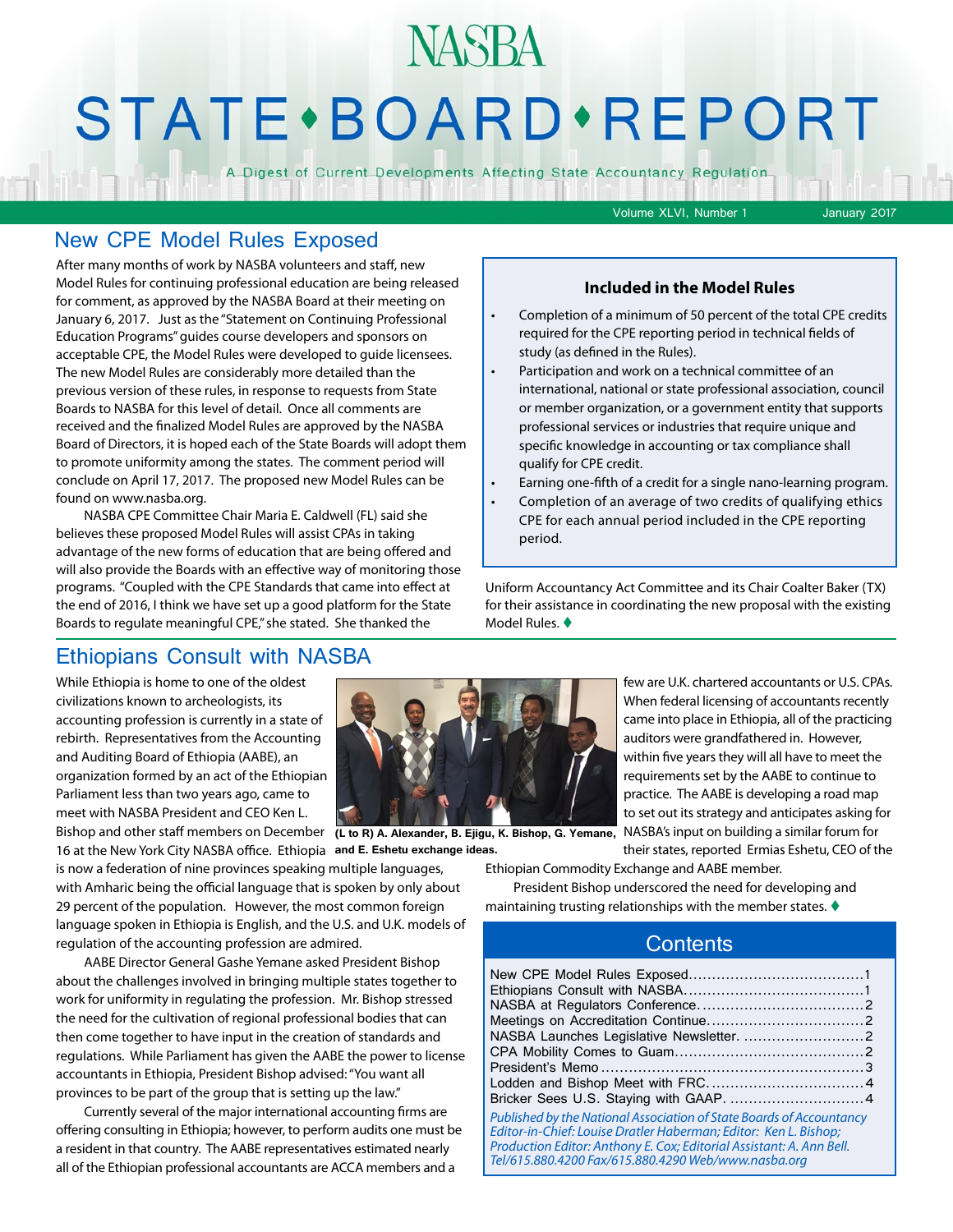### <span id="page-1-0"></span>NASBA at Regulators Conference

NASBA was among the half dozen U.S. regulatory and government agencies invited to join the Public Accounting Oversight Board at its 10th Annual International Institute on Audit Regulation with representatives from 36 non-U.S. audit regulators, December 12-14 in Washington, D.C. PCAOB Chairman James R. Doty observed: "The PCAOB's long-term strategy of collaborating with our international counterparts has delivered significant positive results for the investing public over the past decade." Chairman Doty led a panel discussion with regulators from Canada, the United Kingdom, South Africa and Switzerland on moving audit regulation forward in the current environment.

The keynote speaker was the U.S. Treasury Department's top point person on cybersecurity, Deputy Secretary Sarah Bloom Raskin. "These are still the early days in developing assurance processes around cybersecurity," Ms. Raskin observed. "Key questions include: What is the optimal approach to cybersecurity assurance and what are the expected levels of assurance? What are the respective roles of the institutions themselves – through their own information security, compliance, internal audit, and risk functions – as well as independent third parties like auditors?"

Deputy Raskin described the AICPA's proposal for a new cybersecurity assurance engagement to the PCAOB conference. She commented: "If done right – with independence, objectivity, appropriate expertise and professional skepticism – such an assurance process would be a vehicle by which greater cybersecurity and resilience could be achieved. Given the importance of getting it right, I urge you as audit regulators to carefully consider and monitor the development of cybersecurity assurance services."

Speakers also discussed emerging audit technology as well as the PCAOB's methodology for its inspections and hearings. The countries represented at the meeting divided into groups to compare and contrast what each is doing with what the PCAOB is doing.

 In late November the PCAOB announced its cooperative agreement with the Italian audit oversight regulator, Commissione Nazionale per la Società e la Borsa (CONSOB). The PCAOB now has inspection agreements in place with 14 European audit regulators that have firms which have registered with the PCAOB. Negotiations with several other European regulators are underway. The agreements provide for joint inspections and allow for the exchange of confidential information in accordance with each of the countries' law.  $\blacklozenge$ 

#### Meetings on Accreditation Continue

Continuing to explore the value of accreditors for accounting education, the American Accounting Association sponsored a conference December 18-20 in Atlanta that brought together representatives from NASBA, AICPA, academicians, IMA and accrediting bodies. NASBA Past Chair Carlos E. Johnson, a member of the NASBA/AICPA Accreditation Task Force, reported the meeting had multiple speakers each giving short presentations on why accreditation of accounting education is important. Approximately 100 stakeholders were in attendance. The summarized conclusions from that meeting are to be distributed to the participants.

Following the AAA meeting, the AACSB met with NASBA and AICPA representatives to consider "Developing a New Process to Accredit Schools of Accountancy." Dr. Johnson described this as a working meeting with sheets of paper posted all about the room filled with ideas

#### NASBA Launches Legislative Newsletter

This month NASBA's Legislative and Governmental Affairs Department is launching a new electronic newsletter, *Legislative E-News,* focused on legislative trends and news of special significance to the accounting profession and its regulators.

"With the legislative arena at all levels becoming increasingly important to the health and integrity of the profession, this type of regular communication will provide invaluable opportunities for awareness, unity and mobilization," explained NASBA Director of Legislative and Governmental Affairs John Johnson.

The E-News will complement NASBA's other governmental efforts currently assisting Boards and individuals, including its bill-tracking and Key Person Contact programs. "Every day we are tracking hundreds of pieces of legislation throughout the country with the goal of advancing our collective agenda," Mr. Johnson stated. "Information is power, and we believe the more we can discover and share that information, the stronger we are as both

on a process for accrediting schools of accountancy. He observed there was agreement that the profession should be more involved in the accreditation process, and that more consideration needs to be given to establishing a process similar to what architects and engineers currently have in place. Those professions make graduation from one of their approved schools a requirement for being eligible to take their licensing examination. $\bullet$ 

#### ED and Legal Counsel in New Orleans

NASBA's Annual Conference for Executive Directors and Board Staff and Annual Conference for State Board Legal Counsel will both be held March 14-16, 2017, in New Orleans, LA. It is hoped all Boards will be represented at these events as scholarships are available to assist Boards. See www.nasba.og for meeting details.<sup>+</sup>

regulators and professionals."

See www.nasba.org for this new NASBA electronic publication. Legislation in Guam, Montana, New Jersey and Texas are highlighted in its inaugural issue.  $\blacklozenge$ 

#### CPA Mobility Comes to Guam

Certified public accountants from other U.S. jurisdictions outside Guam will now be able to serve clients in the territory without obtaining a license or paying a fee to the Guam Board of Accountancy, under a law signed on December 15, 2016 by Governor Edward J.B. Calvo. Besides providing for CPA mobility, the new Guam Public Law No. 33-193 includes the updated definition of "attest" and other provisions that align the territory's law with the Uniform Accountancy Act. Guam has become the 53rd jurisdiction to adopt individual CPA mobility.

To view the Guam bill, go to the *Legislative E-News* in the publications section of www.nasba.org.  $\blacklozenge$ 

vad böttira við reistöð varð böttiraðar kinsið övað böttiraðar kinsið annað böttiraða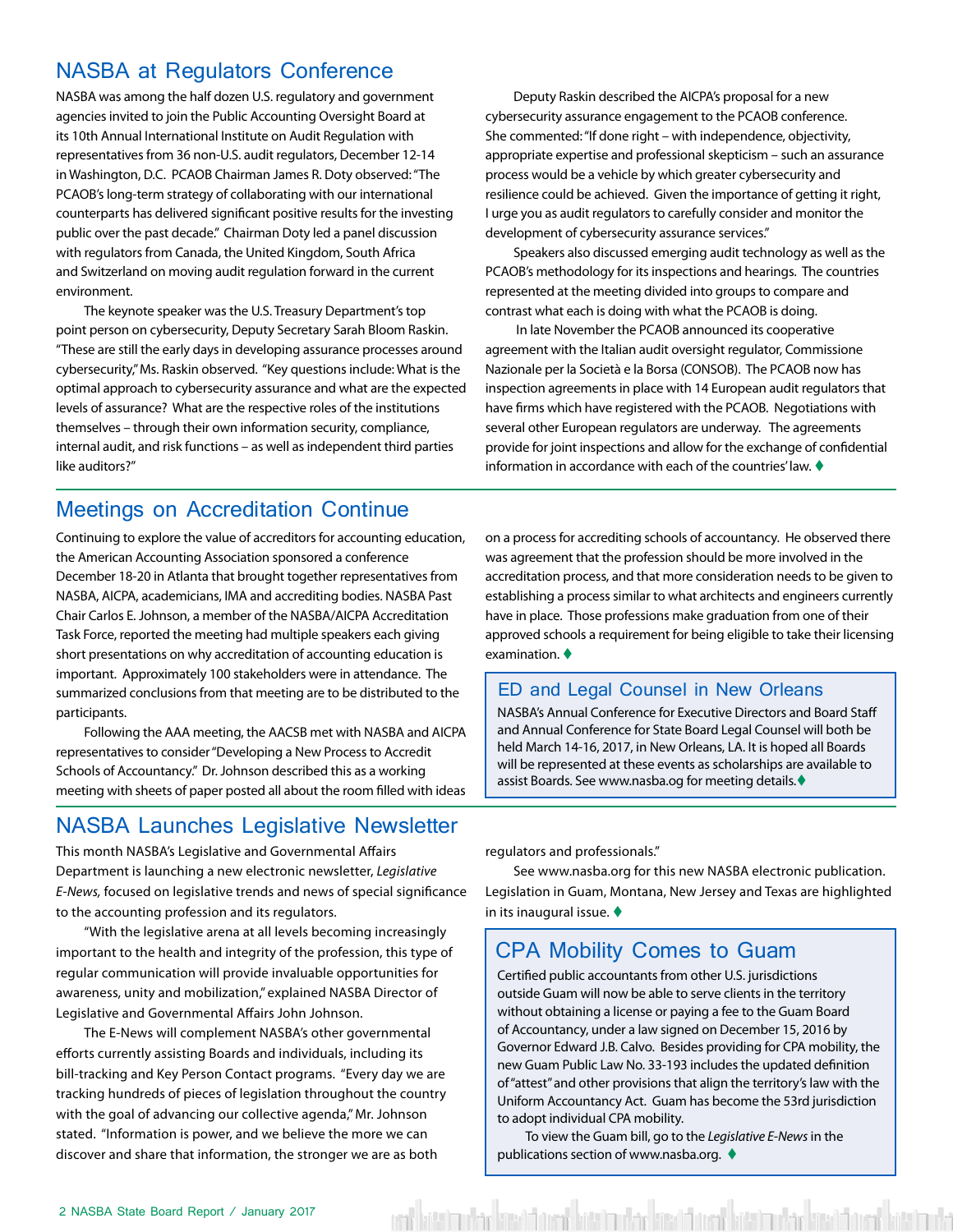# PRESIDENT'S MEMO

### **2017 Already?**

We all probably remember when our parents or grandparents would say: "The older you get, the faster time goes by." Now we all know that time does not really advance any faster as we age, but I am to the point in my life that time does indeed seem to fly by. As I was preparing to write this "Memo," and considering forthcoming topics and events, I looked at my calendar and had the thought: Is it really 2017 already?

Probably we all clearly remember 17 years ago, when our calendars were about to roll to the year 2000. While the use of computers then seems minimal compared to our reliance on IT today, the big fear on New Year's eve 1999 was the "Y2K problem" or the "Millennium bug" that was going to disrupt life as we knew it. It was feared that computers would crash, planes couldn't fly, trains would stop, lights would go out and the proverbial sky would fall. Most major businesses, governments and even the world's military community had "code red" teams standing by for the inevitable calamity. However, by the end of the first week of January 2000, it became clear that almost nothing bad had happened. A couple of software products, such as spreadsheets, defaulted to the wrong dates and some electronic calendars had to be reset manually, but the sky certainly didn't fall.



**Ken L. Bishop President & CEO**

In the year 2000, again just 17 years ago, the *Wall Street Journal* published an article in its "Technology" section that described the phenomenal use of SMS (text messaging), proclaiming that some users were averaging 35 text messages per month and that some services were charging as much as \$1 per text message. I am writing this article on a Saturday morning, during the holiday period, and when I just checked my device, I had received 11 text messages plus more than 20 e-mails in the past two hours. In the New Year 2000, the iPhone would not be invented for another seven years, and the iPad for another 10 years. What some predicted to be a passing fancy turned out to be a commodity with the expectation of instantaneous communication and information.

The use of technology has changed our means of communication, our work days (how many of us are responding to e-mails and texts during our "time off"), and even how we think. For the incoming business generation, "Gen Z," electronic communication is the norm and its usage will only increase as technology advances.

In my speech at the NASBA Annual Meeting in November, I predicted that the practice of accounting and auditing would change more in the next five years than it had in the past 50 years. While much of this "Memo" is intended to be a simple reminder of just some of the significant change that has occurred in the past 17 years, my point is that, even when the level of change is fast and extensive, the outcome is typically positive.

This year NASBA will be discussing and working with the PCAOB, FAF and other U.S. and international regulators and educators to see how we can best be prepared to regulate in this rapidly changing environment. On January 4, the NASBA Standard-Setting Advisory Committee will begin discussions on the profession's use and reliance on data analytics and technology, and if and how current standards sync up to those changes.

NASBA is also looking at current regulatory laws, including the model Uniform Accountancy Act, to make sure that Boards of Accountancy have the statutory authority and legislative tools to adequately regulate in the increasingly technologically complex environment.

As with the example of the Y2K false predictions of gloom, we need to be careful to not confuse preparedness and forward thinking as somehow portending doom. The coming years will bring tools and levels of precision that can continue enhancing public accounting's relevance for public protection. In 2034, inevitably someone will be writing about the amazing and unprecedented changes of the past 17 years. Someone may be sitting at this very desk writing: "2034 already?" I hope to be reminding her or him of this "Memo."

I would like to take this opportunity to wish each of you an exceptionally healthy, happy and prosperous New Year, and to thank you for the service that you provided to the public in 2016.

*Semper ad meliora (Always toward better things).*

en L. Bohop

*— Ken L. Bishop President & CEO*

detail from Edward at humbara from Edward at humbara from Edward at humbara for